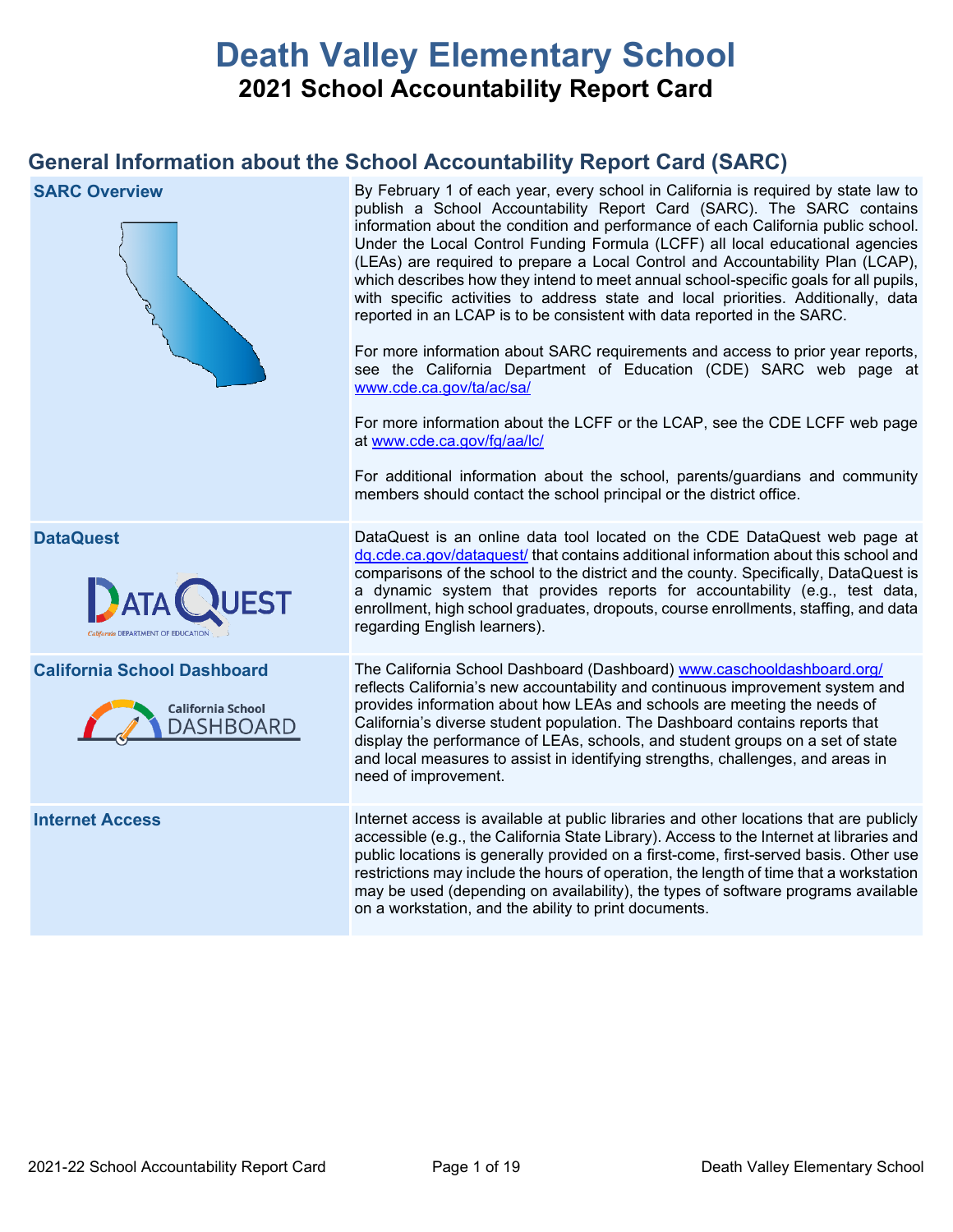### **2021-22 School Contact Information**

| EVE I EE OUNUUI SUNUUTIIIUNIIUNIU                  |                                |
|----------------------------------------------------|--------------------------------|
| <b>School Name</b>                                 | Death Valley Elementary School |
| <b>Street</b>                                      | Old Ghost Rd.                  |
| City, State, Zip                                   | Death Valley, CA 92328         |
| <b>Phone Number</b>                                | (760) 786-2318                 |
| <b>Principal</b>                                   | Craig Hill                     |
| <b>Email Address</b>                               | chill@deathvalleyschools.org   |
| <b>School Website</b>                              |                                |
| County-District-School (CDS) Code 14-63271-6008734 |                                |

| <b>2021-22 District Contact Information</b> |                                      |  |  |  |  |
|---------------------------------------------|--------------------------------------|--|--|--|--|
| <b>District Name</b>                        | Death Valley Unified School District |  |  |  |  |
| <b>Phone Number</b>                         | $(760)$ 852-4303                     |  |  |  |  |
| Superintendent                              | Mr. Jim Copeland                     |  |  |  |  |
| <b>Email Address</b>                        | jcopeland@deathvalleyschools.org     |  |  |  |  |
| <b>District Website Address</b>             | deathvalleyschools.org               |  |  |  |  |

### **2021-22 School Overview**

Please note that Death Valley Elementary School is temporarily not in operation owing to the lack of a student population adequate to operate a successful elementary program. Presently 5 students are being bused to Shoshone Elementary School. The District hopes that ongoing construction projects at Furnace Creek resort properties will result in families moving into Death Valley.

Death Valley Elementary is one of 5 elementary/middle/comprehensive high schools in the Death Valley Unified. Curriculum is focused on California's adopted standards. The school supports cultural awareness on a daily basis through its diverse curricular offerings and policy of total inclusion in all programs at all levels.

## **About this School**

| 2020-21 Student Enrollment by Grade Level |                           |  |  |  |  |
|-------------------------------------------|---------------------------|--|--|--|--|
| <b>Grade Level</b>                        | <b>Number of Students</b> |  |  |  |  |
|                                           |                           |  |  |  |  |

### **2020-21 Student Enrollment by Student Group**

**Student Group Percent of Total Enrollment**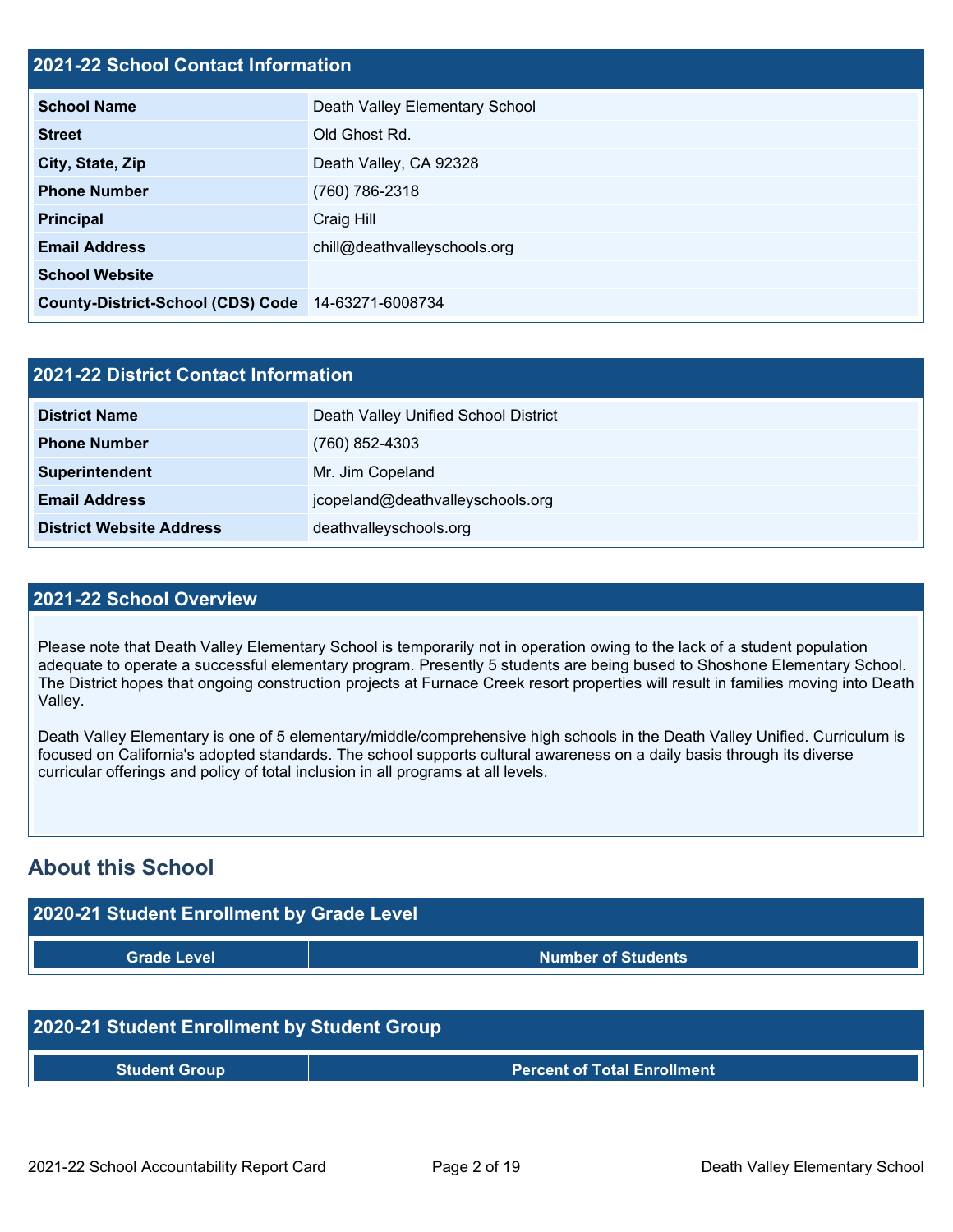## **A. Conditions of Learning State Priority: Basic**

The SARC provides the following information relevant to the State priority: Basic (Priority 1):

- Degree to which teachers are appropriately assigned and fully credentialed in the subject area and for the pupils they are teaching;
	- Pupils have access to standards-aligned instructional materials; and
- School facilities are maintained in good repair

Note: For more information refer to the Updated Teacher Equity Definitions web page at<https://www.cde.ca.gov/pd/ee/teacherequitydefinitions.asp>

### **2019-20 Teacher Preparation and Placement**

| <b>Authorization/Assignment</b>                                                                 | 2019-20 |
|-------------------------------------------------------------------------------------------------|---------|
| Fully (Preliminary or Clear) Credentialed for Subject and Student Placement (properly assigned) |         |
| Intern Credential Holders Properly Assigned                                                     |         |
| Teachers Without Credentials and Misassignments ("ineffective" under ESSA)                      |         |
| Credentialed Teachers Assigned Out-of-Field ("out-of-field" under ESSA)                         |         |
| <b>Unknown</b>                                                                                  |         |
| <b>Total Teaching Positions</b>                                                                 |         |
|                                                                                                 |         |

Note: The data in this table is based on Full Time Equivalent (FTE) status. One FTE equals one staff member working full time; one FTE could also represent two staff members who each work 50 percent of full time. Additionally, an assignment is defined as a position that an educator is assigned to based on setting, subject, and grade level. An authorization is defined as the services that an educator is authorized to provide to students.

### **2019-20 Teachers Without Credentials and Misassignments (considered "ineffective" under ESSA)**

| <b>Authorization/Assignment</b>                              | 2019-20 |
|--------------------------------------------------------------|---------|
| <b>Permits and Waivers</b>                                   |         |
| <b>Misassignments</b>                                        |         |
| <b>Vacant Positions</b>                                      |         |
| <b>Total Teachers Without Credentials and Misassignments</b> |         |

### **2019-20 Credentialed Teachers Assigned Out-of-Field (considered "out-of-field" under ESSA)**

| <b>Indicator</b>                                       | 2019-20 |
|--------------------------------------------------------|---------|
| Credentialed Teachers Authorized on a Permit or Waiver |         |
| <b>Local Assignment Options</b>                        |         |
| <b>Total Out-of-Field Teachers</b>                     |         |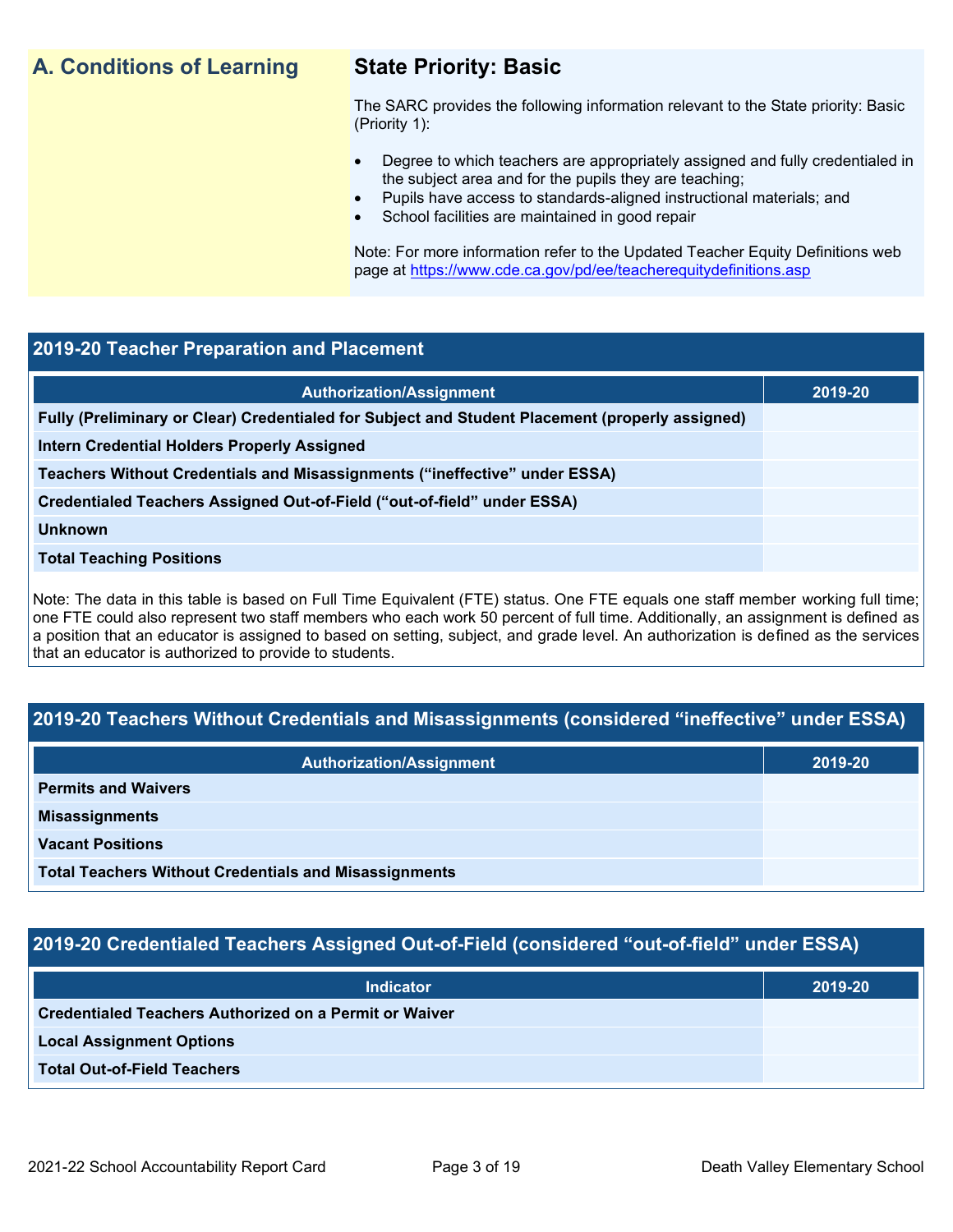### **2019-20 Class Assignments**

| <b>Indicator</b>                                                                                                                                    | 2019-20 |
|-----------------------------------------------------------------------------------------------------------------------------------------------------|---------|
| <b>Misassignments for English Learners</b><br>(a percentage of all the classes with English learners taught by teachers that are misassigned)       |         |
| No credential, permit or authorization to teach<br>(a percentage of all the classes taught by teachers with no record of an authorization to teach) |         |

### **2021-22 Quality, Currency, Availability of Textbooks and Other Instructional Materials**

Death Valley Unified held a public hearing on September 14, 2020 and determined that each school within the district had sufficient and good Quality textbooks, instructional materials, or science lab equipment pursuant to the settlement of Williams VS. the State of California. All students, including English learners, are given their own individual standards-aligned textbooks or instructional materials, or both, in core subjects for use in the classroom and to take home. Textbooks and supplementary materials are adopted according to a cycle developed by the California Department of Education, making the textbooks used in the school the most current available. Materials approved for use by the State are reviewed by all teachers and a recommendation is made to the School Board by a selection committee composed of teachers and administrators. All recommended materials are available for parent examination at the district office prior to adoption. The table displays information collected in 2020 about the quality, currency, and availability of the standards-aligned textbooks and other instructional materials used at the school..

### **Year and month in which the data were collected September 14, 2020**

| <b>Subject</b>                                         | Textbooks and Other Instructional Materials/year of<br><b>Adoption</b> | <b>From</b><br><b>Most</b><br><b>Recent</b><br><b>Adoption</b> | <b>Percent</b><br><b>Students</b><br><b>Lacking Own</b><br><b>Assigned</b><br><b>Copy</b> |
|--------------------------------------------------------|------------------------------------------------------------------------|----------------------------------------------------------------|-------------------------------------------------------------------------------------------|
| <b>Reading/Language Arts</b>                           | <b>Houghton Mifflin</b>                                                | Yes                                                            | $0\%$                                                                                     |
| <b>Mathematics</b>                                     | Houghton Mifflin                                                       | <b>Yes</b>                                                     | $0\%$                                                                                     |
| <b>Science</b>                                         |                                                                        |                                                                |                                                                                           |
| <b>History-Social Science</b>                          |                                                                        |                                                                |                                                                                           |
| <b>Foreign Language</b>                                |                                                                        |                                                                |                                                                                           |
| <b>Health</b>                                          |                                                                        |                                                                |                                                                                           |
| <b>Visual and Performing Arts</b>                      |                                                                        |                                                                |                                                                                           |
| <b>Science Laboratory Equipment</b><br>$(grades 9-12)$ |                                                                        |                                                                |                                                                                           |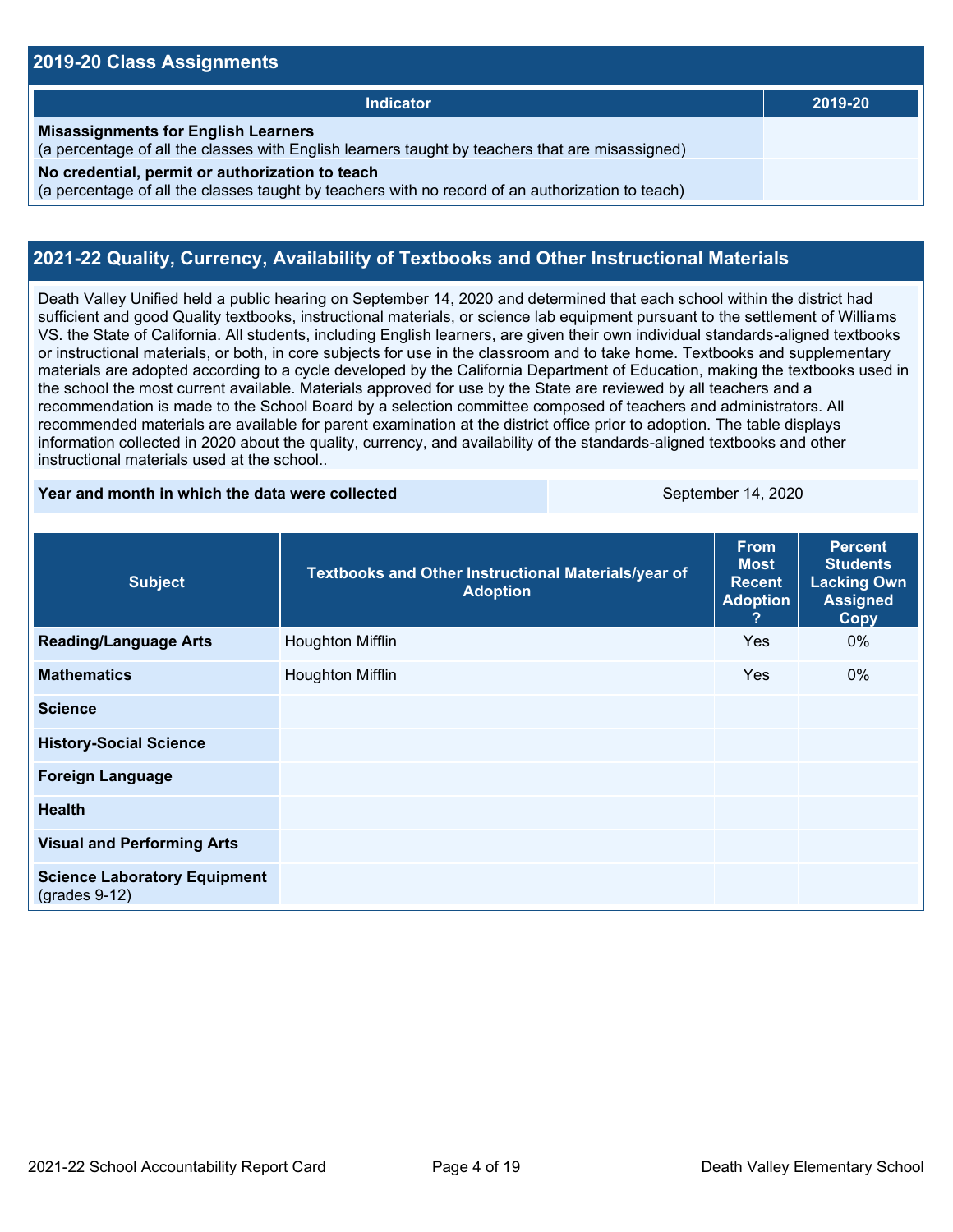### **School Facility Conditions and Planned Improvements**

Death Valley Elementary was originally constructed in 1962 and is comprised of 2 classrooms and a stand alone trailer for preparing lunches and conducting meetings.

Cleaning Process: The principal works with the custodian to ensure that the cleaning of the school is maintained to provide for a clean and safe school.

Maintenance and Repair: District maintenance staff ensures that the repairs necessary to keep the school in good repair and work orders are completed in a timely manner. All water supply lines were changed and upgraded September and October, 2020. This renovation project included redundant pressure regulators with each system having a shutoff valve and pressure meter.

Deferred Maintenance Budget: The district participates in the State School Deferred Maintenance Program, which provides matching funds on a dollar-for-dollar basis, to assist school districts with expenditures for major repair or replacement of existing school building components.

Typically this includes roofing, plumbing, heating, electrical systems, interior or exterior painting, and floor systems. All repairs and modifications are cleared with the Park Service if they might alter the landscaping or affect the architecture of the school itself.

### **Year and month of the most recent FIT report** February 18, 2020

| <b>System Inspected</b>                                                | <b>Rate</b><br>Good | Rate<br>Fair | <b>Rate</b><br><b>Poor</b> | <b>Repair Needed and Action Taken or Planned</b> |
|------------------------------------------------------------------------|---------------------|--------------|----------------------------|--------------------------------------------------|
| <b>Systems:</b><br>Gas Leaks, Mechanical/HVAC, Sewer                   | X                   |              |                            |                                                  |
| Interior:<br><b>Interior Surfaces</b>                                  | X                   |              |                            |                                                  |
| <b>Cleanliness:</b><br>Overall Cleanliness, Pest/Vermin Infestation    | X                   |              |                            |                                                  |
| <b>Electrical</b>                                                      | X                   |              |                            |                                                  |
| <b>Restrooms/Fountains:</b><br>Restrooms, Sinks/ Fountains             | X                   |              |                            |                                                  |
| Safety:<br>Fire Safety, Hazardous Materials                            | X                   |              |                            |                                                  |
| Structural:<br>Structural Damage, Roofs                                | X                   |              |                            |                                                  |
| External:<br>Playground/School Grounds, Windows/<br>Doors/Gates/Fences | X                   |              |                            |                                                  |

### **Overall Facility Rate**

| <b>Exemplary</b> | Good | Fair | Poor |
|------------------|------|------|------|
|                  |      |      |      |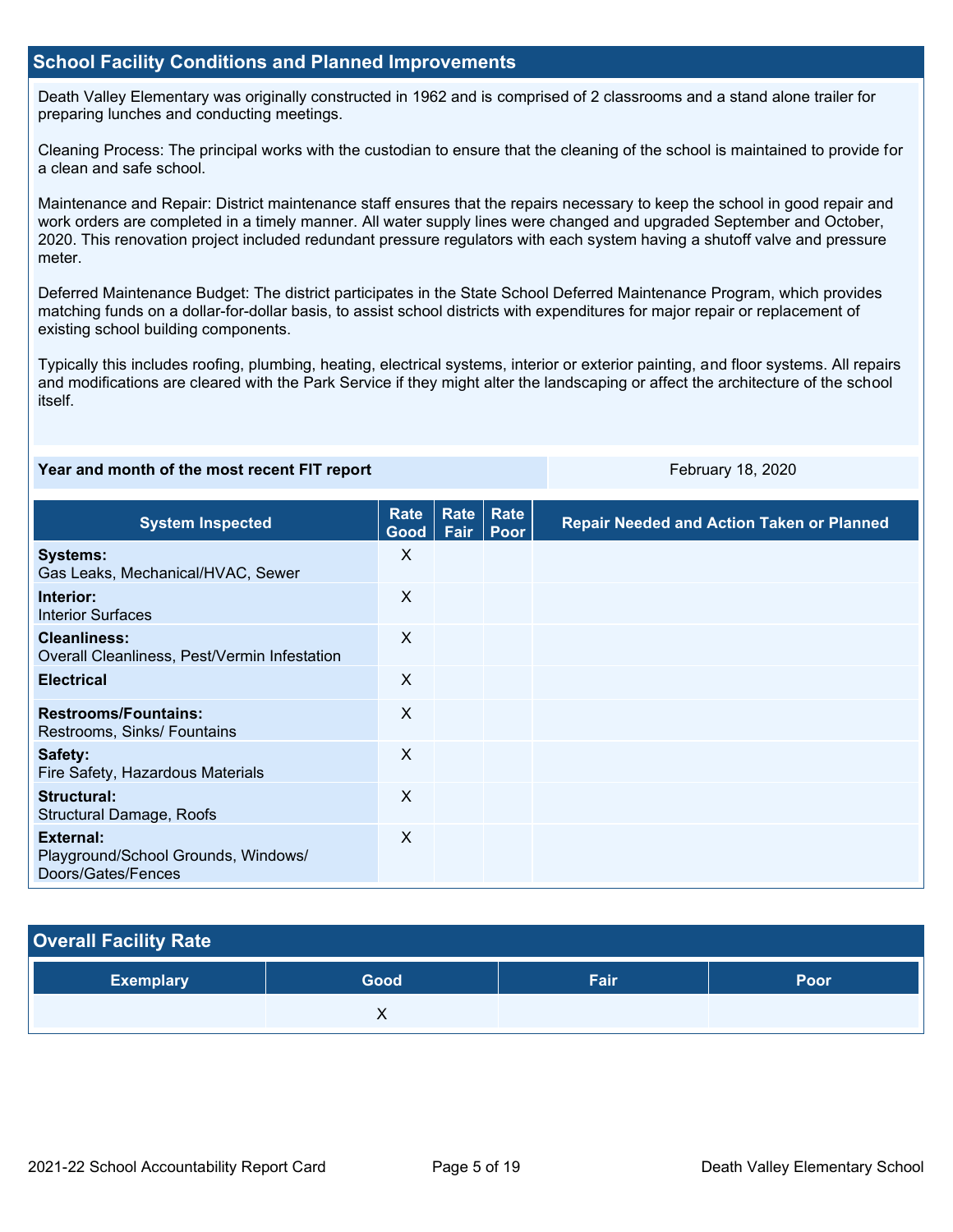## **B. Pupil Outcomes State Priority: Pupil Achievement**

The SARC provides the following information relevant to the State priority: Pupil Achievement (Priority 4):

### **Statewide Assessments**

(i.e., California Assessment of Student Performance and Progress [CAASPP] System includes the Smarter Balanced Summative Assessments for students in the general education population and the California Alternate Assessments [CAAs] for English language arts/literacy [ELA] and mathematics given in grades three through eight and grade eleven. Only eligible students may participate in the administration of the CAAs. CAAs items are aligned with alternate achievement standards, which are linked with the Common Core State Standards [CCSS] for students with the most significant cognitive disabilities).

The CAASPP System encompasses the following assessments and student participation requirements:

- 1. **Smarter Balanced Summative Assessments and CAAs for ELA** in grades three through eight and grade eleven.
- 2. **Smarter Balanced Summative Assessments and CAAs for mathematics** in grades three through eight and grade eleven.
- 3. **California Science Test (CAST) and CAAs for Science** in grades five, eight, and once in high school (i.e., grade ten, eleven, or twelve).

### **SARC Reporting in the 2020-2021 School Year Only**

Where the most viable option, LEAs were required to administer the statewide summative assessment in ELA and mathematics. Where a statewide summative assessment was not the most viable option for the LEA (or for one or more gradelevel[s] within the LEA) due to the pandemic, LEAs were allowed to report results from a different assessment that met the criteria established by the State Board of Education (SBE) on March 16, 2021. The assessments were required to be:

- Aligned with CA CCSS for ELA and mathematics;
- Available to students in grades 3 through 8, and grade 11; and
- Uniformly administered across a grade, grade span, school, or district to all eligible students.

### **Options**

Note that the CAAs could only be administered in-person following health and safety requirements. If it was not viable for the LEA to administer the CAAs in person with health and safety guidelines in place, the LEA was directed to not administer the tests. There were no other assessment options available for the CAAs. Schools administered the Smarter Balanced Summative Assessments for ELA and mathematics, other assessments that meet the SBE criteria, or a combination of both, and they could only choose one of the following:

- Smarter Balanced ELA and mathematics summative assessments;
- Other assessments meeting the SBE criteria; or
- Combination of Smarter Balanced ELA and mathematics summative assessments and other assessments.

The percentage of students who have successfully completed courses that satisfy the requirements for entrance to the University of California and the California State University, or career technical education sequences or programs of study.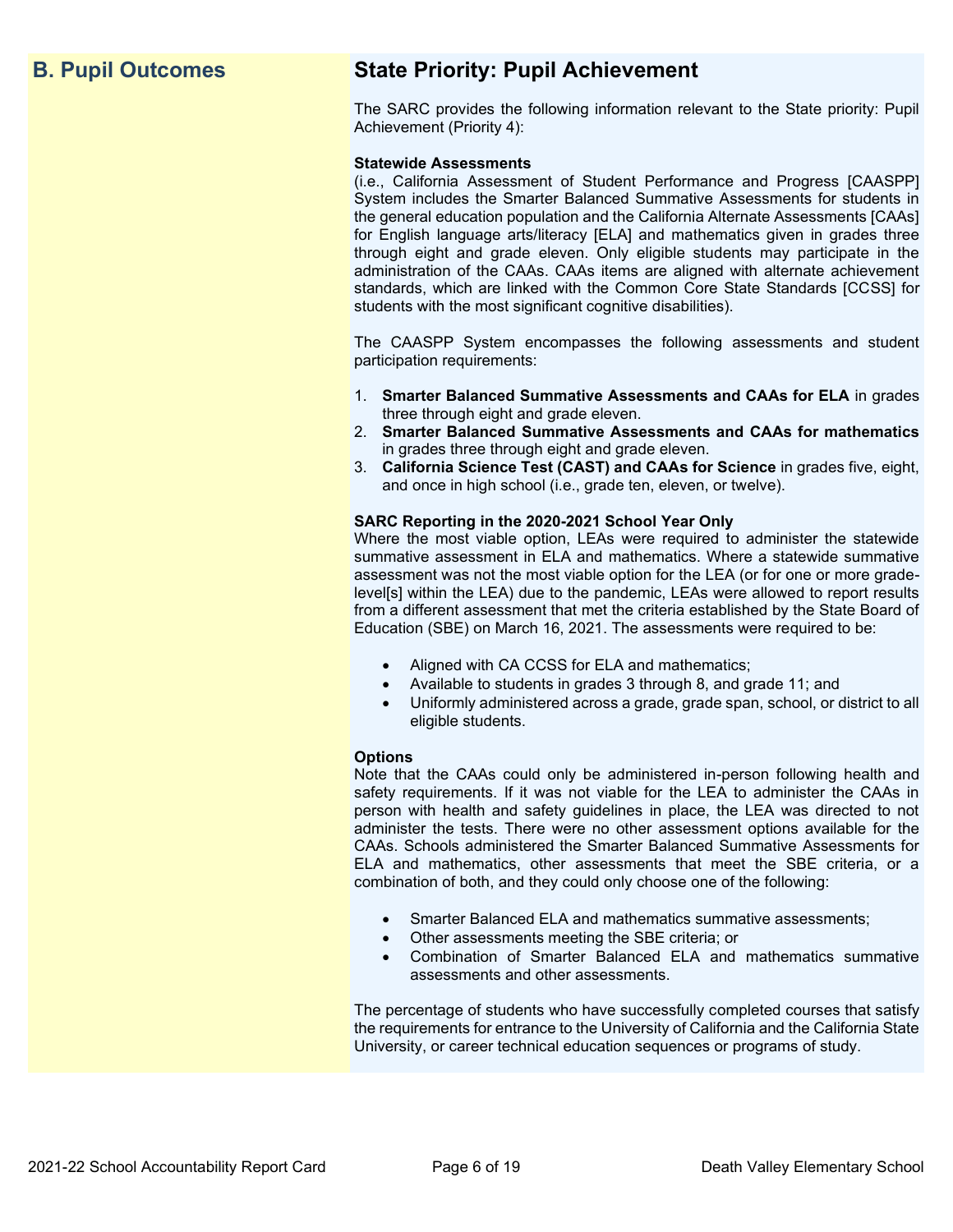### **Percentage of Students Meeting or Exceeding the State Standard on CAASPP**

This table displays CAASPP test results in ELA and mathematics for all students grades three through eight and grade eleven taking and completing a state-administered assessment.

The 2019-2020 data cells with N/A values indicate that the 2019-2020 data are not available due to the COVID-19 pandemic and resulting summative test suspension. The Executive Order N-30-20 was issued which waived the assessment, accountability, and reporting requirements for the 2019-2020 school year.

The 2020-2021 data cells have N/A values because these data are not comparable to other year data due to the COVID-19 pandemic during the 2020-2021 school year. Where the CAASPP assessments in ELA and/or mathematics is not the most viable option, the LEAs were allowed to administer local assessments. Therefore, the 2020-2021 data between school years for the school, district, state are not an accurate comparison. As such, it is inappropriate to compare results of the 2020-2021 school year to other school years.

| Subject                                                              | <b>School</b><br>2019-20 | <b>School</b><br>2020-21 | <b>District</b><br>2019-20 | <b>District</b><br>2020-21 | <b>State</b><br>2019-20 | <b>State</b><br>2020-21 |
|----------------------------------------------------------------------|--------------------------|--------------------------|----------------------------|----------------------------|-------------------------|-------------------------|
| <b>English Language Arts/Literacy</b><br>$\left($ grades 3-8 and 11) | N/A                      | N/A                      | N/A                        | N/A                        | N/A                     | N/A                     |
| <b>Mathematics</b><br>$(grades 3-8 and 11)$                          | N/A                      | N/A                      | N/A                        | N/A                        | N/A                     | N/A                     |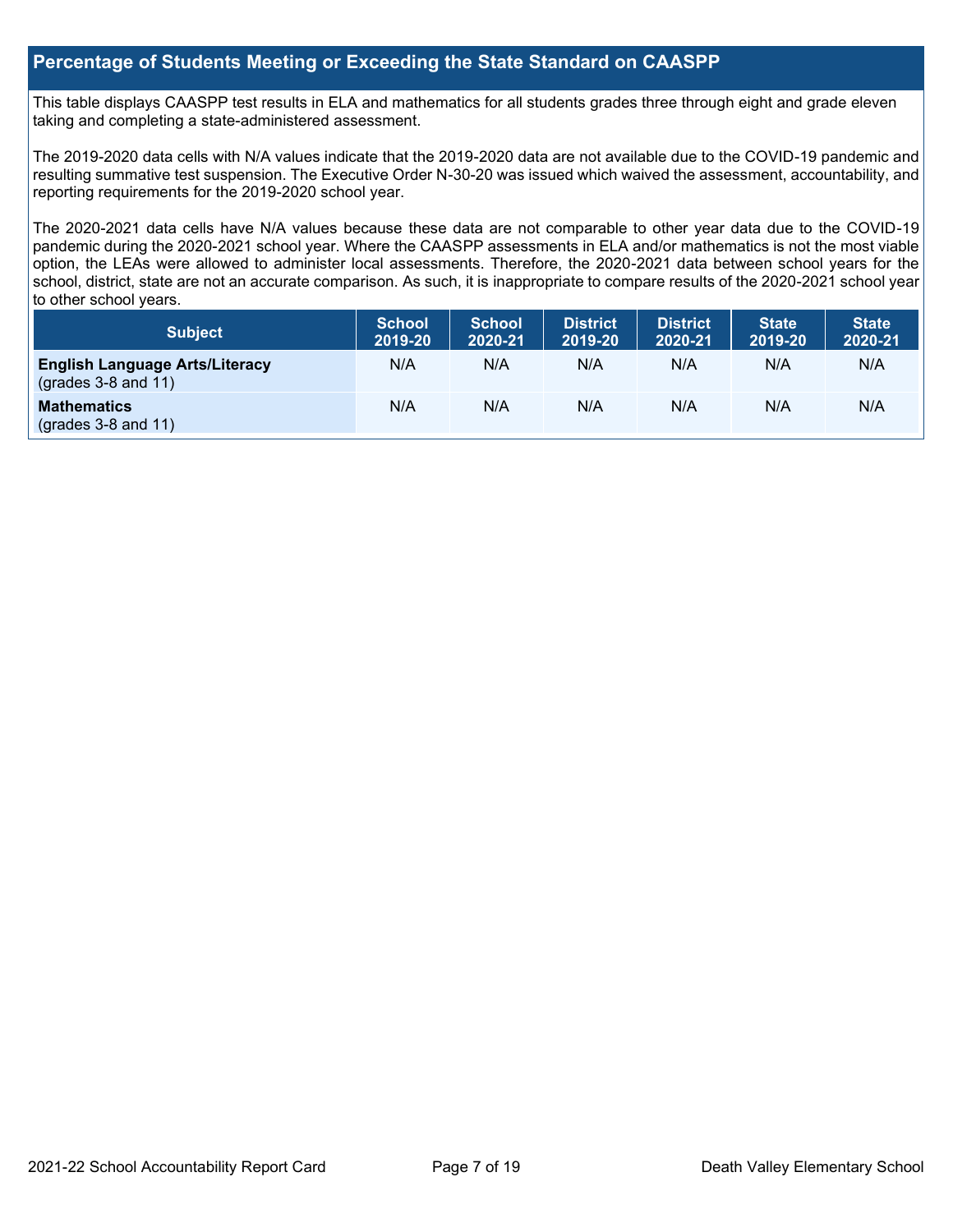### **2020-21 CAASPP Test Results in ELA by Student Group**

This table displays CAASPP test results in ELA by student group for students grades three through eight and grade eleven taking and completing a state-administered assessment. The CDE will populate this table for schools in cases where the school administered the CAASPP assessment. In cases where the school administered a local assessment instead of CAASPP, the CDE will populate this table with "NT" values, meaning this school did not test students using the CAASPP. See the local assessment(s) table for more information.

| <b>CAASPP</b><br><b>Total</b><br><b>Enrollment</b> | <b>CAASPP</b><br><b>Number</b><br><b>Tested</b> | <b>CAASPP</b><br><b>Percent</b><br><b>Tested</b> | <b>CAASPP</b><br><b>Percent</b><br><b>Not Tested</b> | <b>CAASPP</b><br><b>Percent</b><br><b>Met or</b><br><b>Exceeded</b> |
|----------------------------------------------------|-------------------------------------------------|--------------------------------------------------|------------------------------------------------------|---------------------------------------------------------------------|
|                                                    |                                                 |                                                  |                                                      |                                                                     |
|                                                    |                                                 |                                                  |                                                      |                                                                     |
|                                                    |                                                 |                                                  |                                                      |                                                                     |
|                                                    |                                                 |                                                  |                                                      |                                                                     |
|                                                    |                                                 |                                                  |                                                      |                                                                     |
|                                                    |                                                 |                                                  |                                                      |                                                                     |
|                                                    |                                                 |                                                  |                                                      |                                                                     |
|                                                    |                                                 |                                                  |                                                      |                                                                     |
|                                                    |                                                 |                                                  |                                                      |                                                                     |
|                                                    |                                                 |                                                  |                                                      |                                                                     |
|                                                    |                                                 |                                                  |                                                      |                                                                     |
|                                                    |                                                 |                                                  |                                                      |                                                                     |
|                                                    |                                                 |                                                  |                                                      |                                                                     |
|                                                    |                                                 |                                                  |                                                      |                                                                     |
|                                                    |                                                 |                                                  |                                                      |                                                                     |
|                                                    |                                                 |                                                  |                                                      |                                                                     |
|                                                    |                                                 |                                                  |                                                      |                                                                     |
|                                                    |                                                 |                                                  |                                                      |                                                                     |
|                                                    |                                                 |                                                  |                                                      |                                                                     |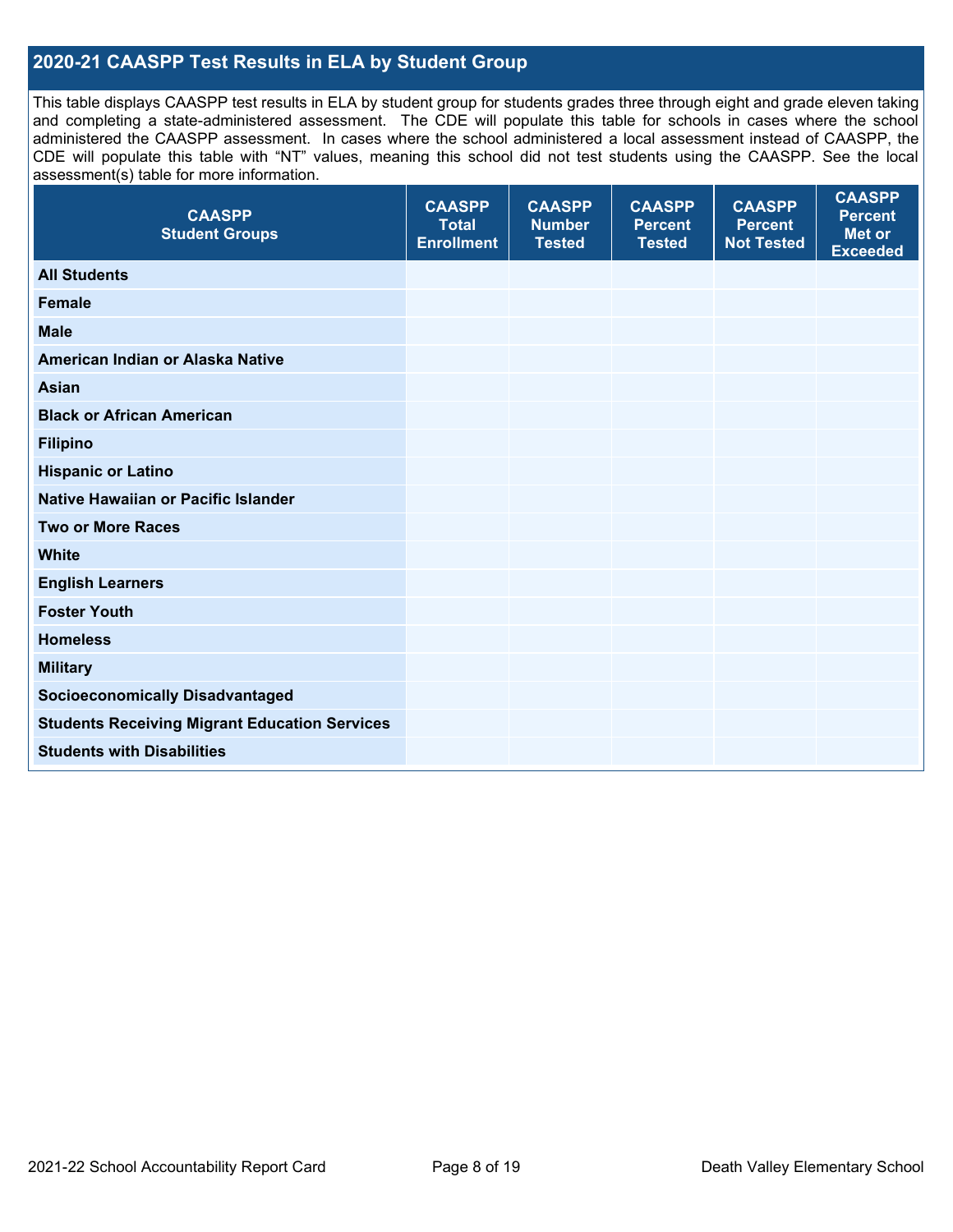### **2020-21 CAASPP Test Results in Math by Student Group**

This table displays CAASPP test results in Math by student group for students grades three through eight and grade eleven taking and completing a state-administered assessment. The CDE will populate this table for schools in cases where the school administered the CAASPP assessment. In cases where the school administered a local assessment instead of CAASPP, the CDE will populate this table with "NT" values, meaning this school did not test students using the CAASPP. See the local assessment(s) table for more information.

| <b>CAASPP</b><br><b>Student Groups</b>               | <b>CAASPP</b><br><b>Total</b><br><b>Enrollment</b> | <b>CAASPP</b><br><b>Number</b><br><b>Tested</b> | <b>CAASPP</b><br><b>Percent</b><br><b>Tested</b> | <b>CAASPP</b><br><b>Percent</b><br><b>Not Tested</b> | <b>CAASPP</b><br><b>Percent</b><br><b>Met or</b><br><b>Exceeded</b> |
|------------------------------------------------------|----------------------------------------------------|-------------------------------------------------|--------------------------------------------------|------------------------------------------------------|---------------------------------------------------------------------|
| <b>All Students</b>                                  |                                                    |                                                 |                                                  |                                                      |                                                                     |
| <b>Female</b>                                        |                                                    |                                                 |                                                  |                                                      |                                                                     |
| <b>Male</b>                                          |                                                    |                                                 |                                                  |                                                      |                                                                     |
| American Indian or Alaska Native                     |                                                    |                                                 |                                                  |                                                      |                                                                     |
| <b>Asian</b>                                         |                                                    |                                                 |                                                  |                                                      |                                                                     |
| <b>Black or African American</b>                     |                                                    |                                                 |                                                  |                                                      |                                                                     |
| <b>Filipino</b>                                      |                                                    |                                                 |                                                  |                                                      |                                                                     |
| <b>Hispanic or Latino</b>                            |                                                    |                                                 |                                                  |                                                      |                                                                     |
| Native Hawaiian or Pacific Islander                  |                                                    |                                                 |                                                  |                                                      |                                                                     |
| <b>Two or More Races</b>                             |                                                    |                                                 |                                                  |                                                      |                                                                     |
| <b>White</b>                                         |                                                    |                                                 |                                                  |                                                      |                                                                     |
| <b>English Learners</b>                              |                                                    |                                                 |                                                  |                                                      |                                                                     |
| <b>Foster Youth</b>                                  |                                                    |                                                 |                                                  |                                                      |                                                                     |
| <b>Homeless</b>                                      |                                                    |                                                 |                                                  |                                                      |                                                                     |
| <b>Military</b>                                      |                                                    |                                                 |                                                  |                                                      |                                                                     |
| <b>Socioeconomically Disadvantaged</b>               |                                                    |                                                 |                                                  |                                                      |                                                                     |
| <b>Students Receiving Migrant Education Services</b> |                                                    |                                                 |                                                  |                                                      |                                                                     |
| <b>Students with Disabilities</b>                    |                                                    |                                                 |                                                  |                                                      |                                                                     |
|                                                      |                                                    |                                                 |                                                  |                                                      |                                                                     |

### **CAASPP Test Results in Science for All Students**

This table displays the percentage of all students grades five, eight, and High School meeting or exceeding the State Standard.

The 2019-2020 data cells with N/A values indicate that the 2019-2020 data are not available due to the COVID-19 pandemic and resulting summative testing suspension. The Executive Order N-30-20 was issued which waived the assessment, accountability, and reporting requirements for the 2019-2020 school year.

For any 2020-2021 data cells with N/T values indicate that this school did not test students using the CAASPP Science.

| <b>Subject</b>                                  | <b>School</b> | <b>School</b> | <b>District</b> | District | <b>State</b> | <b>State</b> |
|-------------------------------------------------|---------------|---------------|-----------------|----------|--------------|--------------|
|                                                 | 2019-20       | 2020-21       | 2019-20         | 2020-21  | 2019-20      | 2020-21      |
| <b>Science</b><br>(grades 5, 8 and high school) | N/A           |               | N/A             |          | N/A          |              |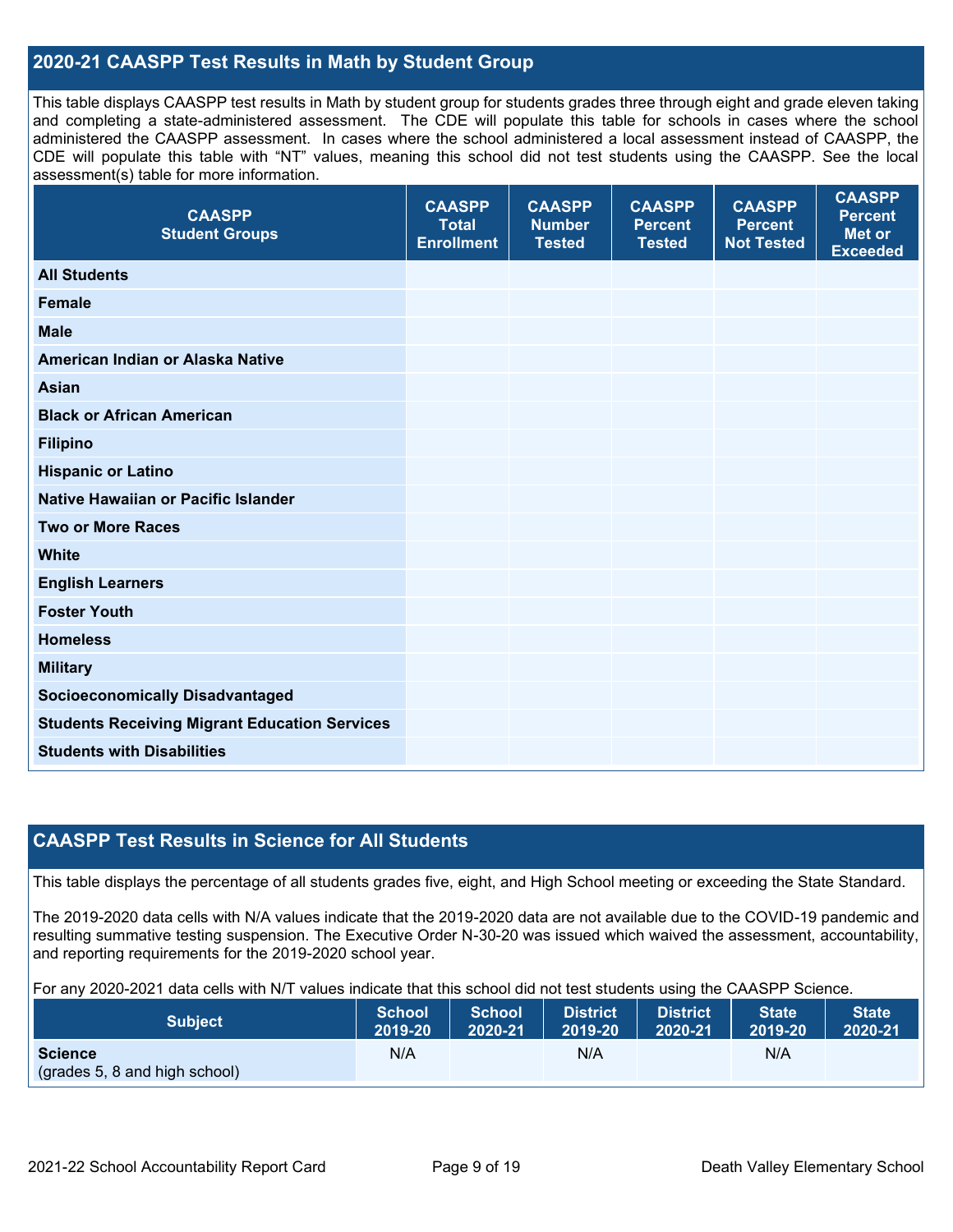### **2020-21 CAASPP Test Results in Science by Student Group**

This table displays CAASPP test results in Science by student group for students grades five, eight, and High School. For any data cells with N/T values indicate that this school did not test students using the CAASPP Science.

| <b>Student Group</b>                                 | <b>Total</b><br><b>Enrollment</b> | <b>Number</b><br><b>Tested</b> | <b>Percent</b><br><b>Tested</b> | <b>Percent</b><br><b>Not Tested</b> | <b>Percent</b><br>Met or<br><b>Exceeded</b> |
|------------------------------------------------------|-----------------------------------|--------------------------------|---------------------------------|-------------------------------------|---------------------------------------------|
| <b>All Students</b>                                  |                                   |                                |                                 |                                     |                                             |
| <b>Female</b>                                        |                                   |                                |                                 |                                     |                                             |
| <b>Male</b>                                          |                                   |                                |                                 |                                     |                                             |
| American Indian or Alaska Native                     |                                   |                                |                                 |                                     |                                             |
| <b>Asian</b>                                         |                                   |                                |                                 |                                     |                                             |
| <b>Black or African American</b>                     |                                   |                                |                                 |                                     |                                             |
| <b>Filipino</b>                                      |                                   |                                |                                 |                                     |                                             |
| <b>Hispanic or Latino</b>                            |                                   |                                |                                 |                                     |                                             |
| Native Hawaiian or Pacific Islander                  |                                   |                                |                                 |                                     |                                             |
| <b>Two or More Races</b>                             |                                   |                                |                                 |                                     |                                             |
| <b>White</b>                                         |                                   |                                |                                 |                                     |                                             |
| <b>English Learners</b>                              |                                   |                                |                                 |                                     |                                             |
| <b>Foster Youth</b>                                  |                                   |                                |                                 |                                     |                                             |
| <b>Homeless</b>                                      |                                   |                                |                                 |                                     |                                             |
| <b>Military</b>                                      |                                   |                                |                                 |                                     |                                             |
| <b>Socioeconomically Disadvantaged</b>               |                                   |                                |                                 |                                     |                                             |
| <b>Students Receiving Migrant Education Services</b> |                                   |                                |                                 |                                     |                                             |
| <b>Students with Disabilities</b>                    |                                   |                                |                                 |                                     |                                             |

## **B. Pupil Outcomes State Priority: Other Pupil Outcomes**

The SARC provides the following information relevant to the State priority: Other Pupil Outcomes (Priority 8): Pupil outcomes in the subject area of physical education.

### **2020-21 California Physical Fitness Test Results**

Due to the COVID-19 crisis, the Physical Fitness Test was suspended during the 2020-2021 school year and therefore no data are reported and each cell in this table is populated with "N/A."

| <b>Grade Level</b> | <b>Four of Six Fitness Standards</b> | <b>Five of Six Fitness Standards</b> | Percentage of Students Meeting   Percentage of Students Meeting   Percentage of Students Meeting<br><b>Six of Six Fitness Standards</b> |
|--------------------|--------------------------------------|--------------------------------------|-----------------------------------------------------------------------------------------------------------------------------------------|
| Grade 5            | N/A                                  | N/A                                  | N/A                                                                                                                                     |
| Grade 7            | N/A                                  | N/A                                  | N/A                                                                                                                                     |
| Grade 9            | N/A                                  | N/A                                  | N/A                                                                                                                                     |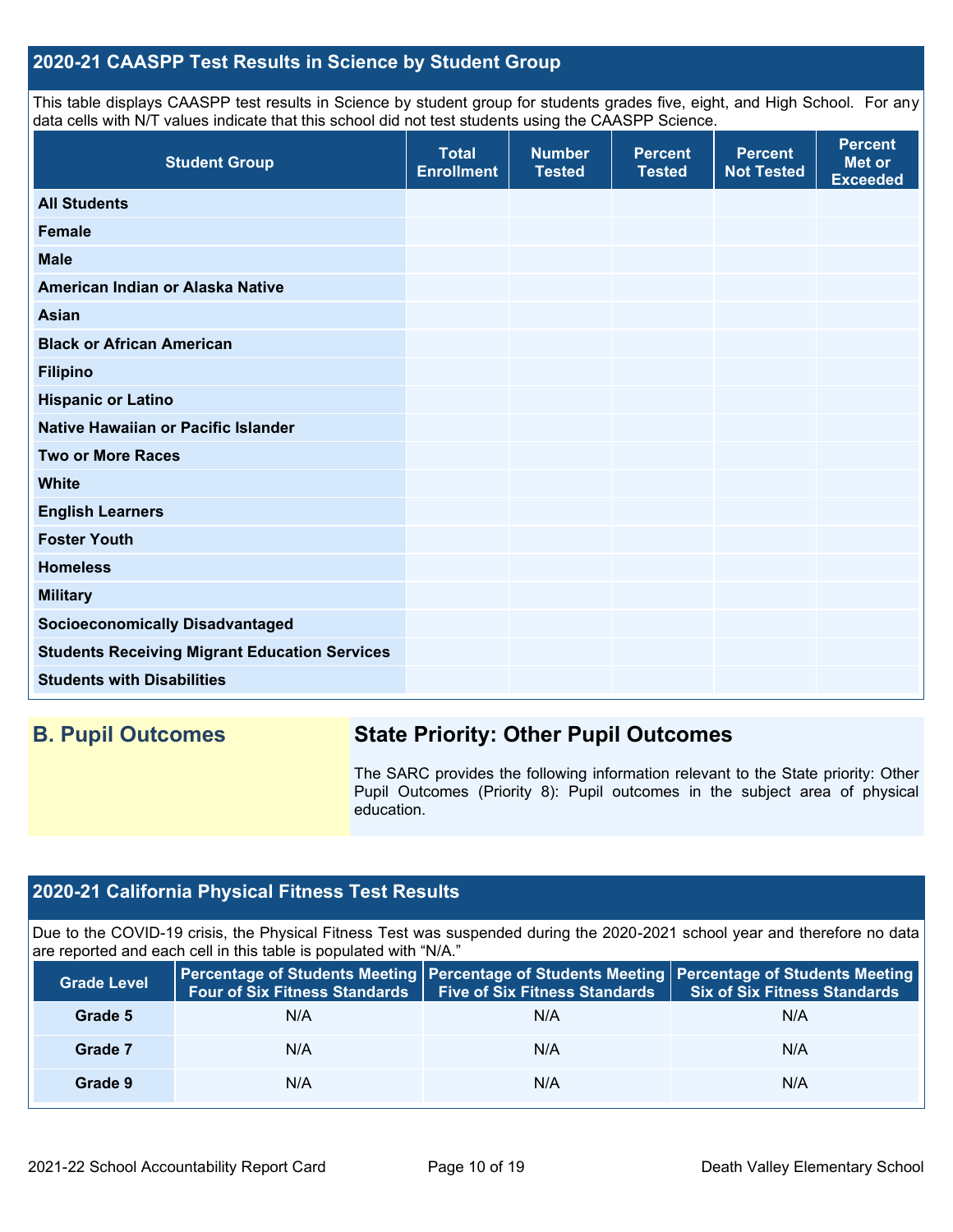### **C. Engagement State Priority: Parental Involvement**

The SARC provides the following information relevant to the State priority: Parental Involvement (Priority 3): Efforts the school district makes to seek parent input in making decisions regarding the school district and at each school site.

### **2021-22 Opportunities for Parental Involvement**

### Parent Involvement

Death Valley Elementary greatly benefits from supportive parents who participate in extracurricular functions and other activities as time permits. Parents are also welcome to visit school and join in field trips. The school also benefits from several community partnerships, including the National Park Service.

### Contact Information --

Parents or community members who wish to participate in school activities, or become a volunteer may contact the district office at 760.852.4303.

## **2020-21 Chronic Absenteeism by Student Group**

| <b>Student Group</b>                                 | <b>Cumulative</b><br><b>Enrollment</b> | <b>Chronic</b><br><b>Absenteeism</b><br><b>Eligible Enrollment</b> | <b>Chronic</b><br><b>Absenteeism</b><br><b>Count</b> | <b>Chronic</b><br><b>Absenteeism</b><br><b>Rate</b> |
|------------------------------------------------------|----------------------------------------|--------------------------------------------------------------------|------------------------------------------------------|-----------------------------------------------------|
| <b>All Students</b>                                  |                                        |                                                                    |                                                      |                                                     |
| <b>Female</b>                                        |                                        |                                                                    |                                                      |                                                     |
| <b>Male</b>                                          |                                        |                                                                    |                                                      |                                                     |
| American Indian or Alaska Native                     |                                        |                                                                    |                                                      |                                                     |
| <b>Asian</b>                                         |                                        |                                                                    |                                                      |                                                     |
| <b>Black or African American</b>                     |                                        |                                                                    |                                                      |                                                     |
| <b>Filipino</b>                                      |                                        |                                                                    |                                                      |                                                     |
| <b>Hispanic or Latino</b>                            |                                        |                                                                    |                                                      |                                                     |
| Native Hawaiian or Pacific Islander                  |                                        |                                                                    |                                                      |                                                     |
| <b>Two or More Races</b>                             |                                        |                                                                    |                                                      |                                                     |
| <b>White</b>                                         |                                        |                                                                    |                                                      |                                                     |
| <b>English Learners</b>                              |                                        |                                                                    |                                                      |                                                     |
| <b>Foster Youth</b>                                  |                                        |                                                                    |                                                      |                                                     |
| <b>Homeless</b>                                      |                                        |                                                                    |                                                      |                                                     |
| <b>Socioeconomically Disadvantaged</b>               |                                        |                                                                    |                                                      |                                                     |
| <b>Students Receiving Migrant Education Services</b> |                                        |                                                                    |                                                      |                                                     |
| <b>Students with Disabilities</b>                    |                                        |                                                                    |                                                      |                                                     |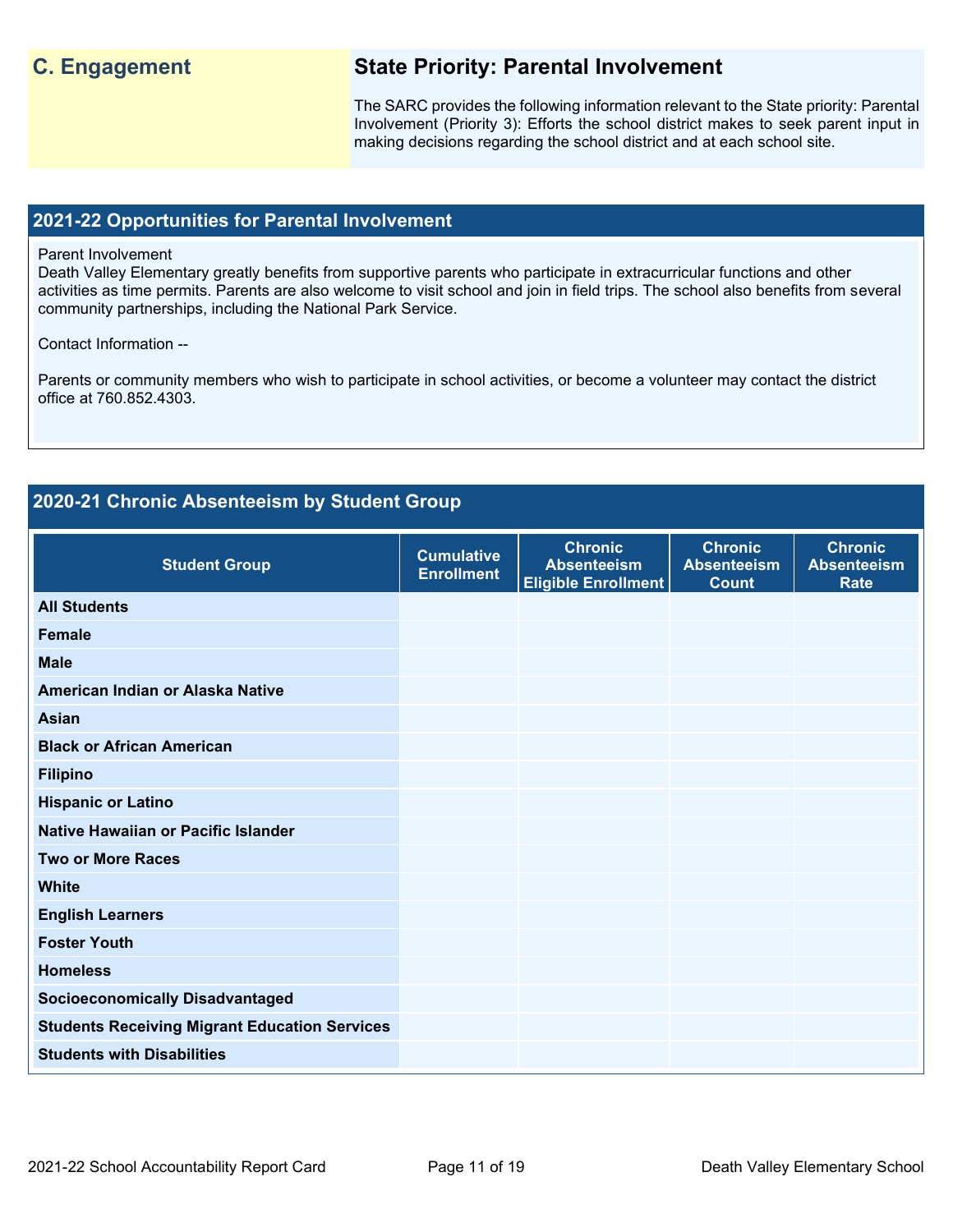## **C. Engagement State Priority: School Climate**

The SARC provides the following information relevant to the State priority: School Climate (Priority 6):

- Pupil suspension rates;
- Pupil expulsion rates; and
- Other local measures on the sense of safety

### **Suspensions and Expulsions**

This table displays suspensions and expulsions data collected between July through June, each full school year respectively. Data collected during the 2020-21 school year may not be comparable to earlier years of this collection due to differences in learning mode instruction in response to the COVID-19 pandemic.

| <b>Subject</b>     | <b>School</b><br>2018-19 | <b>School</b><br>2020-21 | <b>District</b><br>2018-19 | <b>District</b><br>2020-21 | <b>State</b><br>2018-19 | <b>State</b><br>2020-21 |
|--------------------|--------------------------|--------------------------|----------------------------|----------------------------|-------------------------|-------------------------|
| <b>Suspensions</b> |                          |                          |                            |                            |                         |                         |
| <b>Expulsions</b>  |                          |                          |                            |                            |                         |                         |

This table displays suspensions and expulsions data collected between July through February, partial school year due to the COVID-19 pandemic. The 2019-2020 suspensions and expulsions rate data are not comparable to other year data because the 2019-2020 school year is a partial school year due to the COVID-19 crisis. As such, it would be inappropriate to make any comparisons in rates of suspensions and expulsions in the 2019-2020 school year compared to other school years.

| <b>Subject</b>     | <b>School</b><br>2019-20 | <b>District</b><br>2019-20 | <b>State</b><br>2019-20 |
|--------------------|--------------------------|----------------------------|-------------------------|
| <b>Suspensions</b> |                          |                            |                         |
| <b>Expulsions</b>  |                          |                            |                         |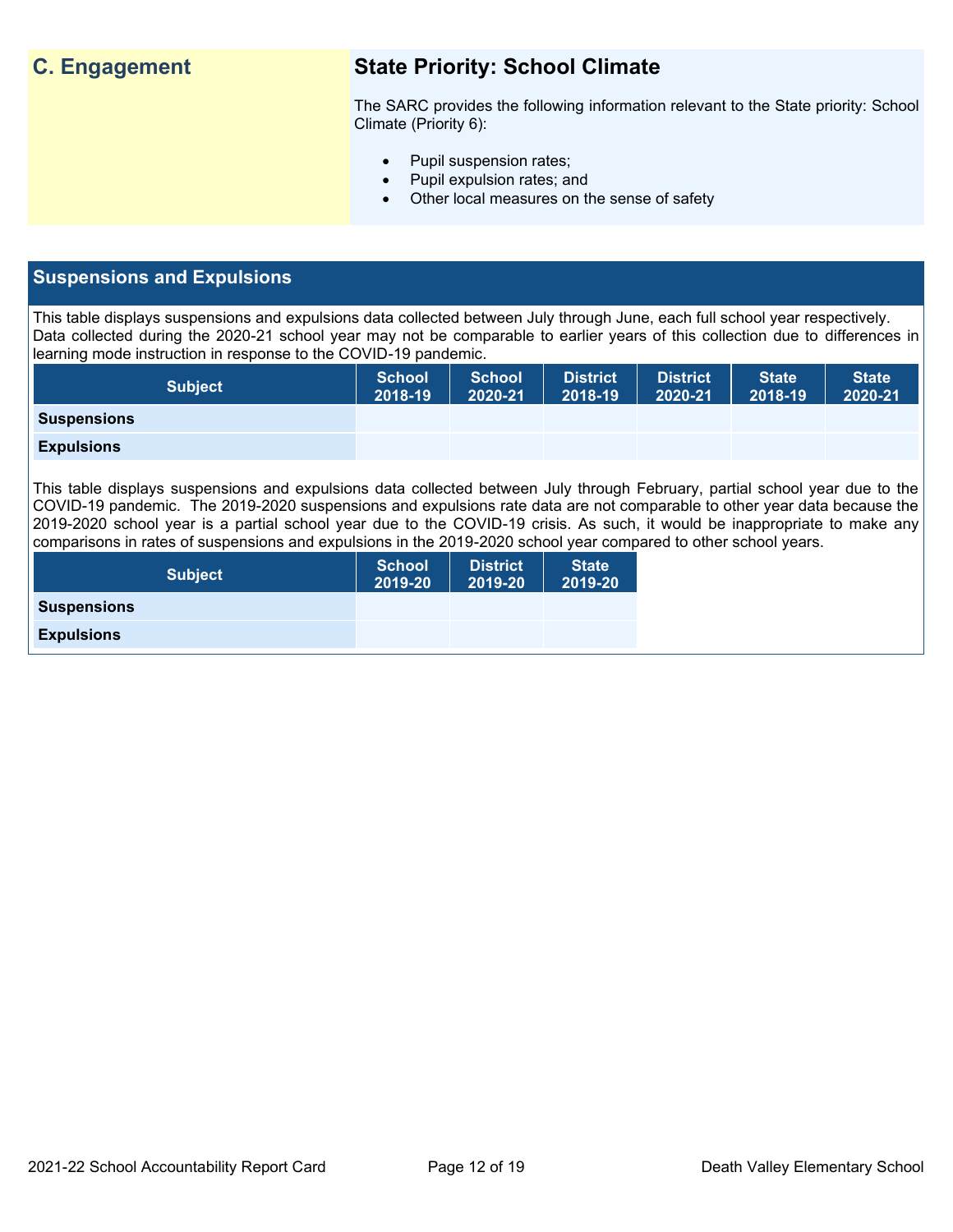| 2020-21 Suspensions and Expulsions by Student Group  |                         |                        |  |  |  |
|------------------------------------------------------|-------------------------|------------------------|--|--|--|
| <b>Student Group</b>                                 | <b>Suspensions Rate</b> | <b>Expulsions Rate</b> |  |  |  |
| <b>All Students</b>                                  |                         |                        |  |  |  |
| Female                                               |                         |                        |  |  |  |
| <b>Male</b>                                          |                         |                        |  |  |  |
| American Indian or Alaska Native                     |                         |                        |  |  |  |
| <b>Asian</b>                                         |                         |                        |  |  |  |
| <b>Black or African American</b>                     |                         |                        |  |  |  |
| <b>Filipino</b>                                      |                         |                        |  |  |  |
| <b>Hispanic or Latino</b>                            |                         |                        |  |  |  |
| Native Hawaiian or Pacific Islander                  |                         |                        |  |  |  |
| <b>Two or More Races</b>                             |                         |                        |  |  |  |
| <b>White</b>                                         |                         |                        |  |  |  |
| <b>English Learners</b>                              |                         |                        |  |  |  |
| <b>Foster Youth</b>                                  |                         |                        |  |  |  |
| <b>Homeless</b>                                      |                         |                        |  |  |  |
| <b>Socioeconomically Disadvantaged</b>               |                         |                        |  |  |  |
| <b>Students Receiving Migrant Education Services</b> |                         |                        |  |  |  |
| <b>Students with Disabilities</b>                    |                         |                        |  |  |  |

### **2021-22 School Safety Plan**

Safety of students and staff is a primary concern of Death Valley Elementary. The school is always in compliance with all laws, rules, and regulations pertaining to hazardous materials and state earthquake standards. The School Site Safety plan was last reviewed and updated in January of 2020 by the Governing Board. All revisions were communicated to the both the classified and certificated staff. The school's disaster preparedness plan includes steps for ensuring student and staff safety during a disaster. Fire and disaster drills are conducted on a regular basis throughout the school year. Lock down drills are held (once a year as needed). Students are supervised before and after school by certificated staff and classified staff. Certificated and/or classified staff also supervise students during lunch. The designated area for student drop off and pick up is the parking area next to the playground gate.. Visitors are welcomed on campus but must check in with the teacher.

As Death Valley Elementary is situated in the middle of a national park and is in close proximity to both law enforcement and fire and EMS personnel, school safety is assured on many levels. This unique partnership with the National Park Service is greatly valued by the school and district staff.

## **D. Other SARC Information Information Required in the SARC**

The information in this section is required to be in the SARC but is not included in the state priorities for LCFF.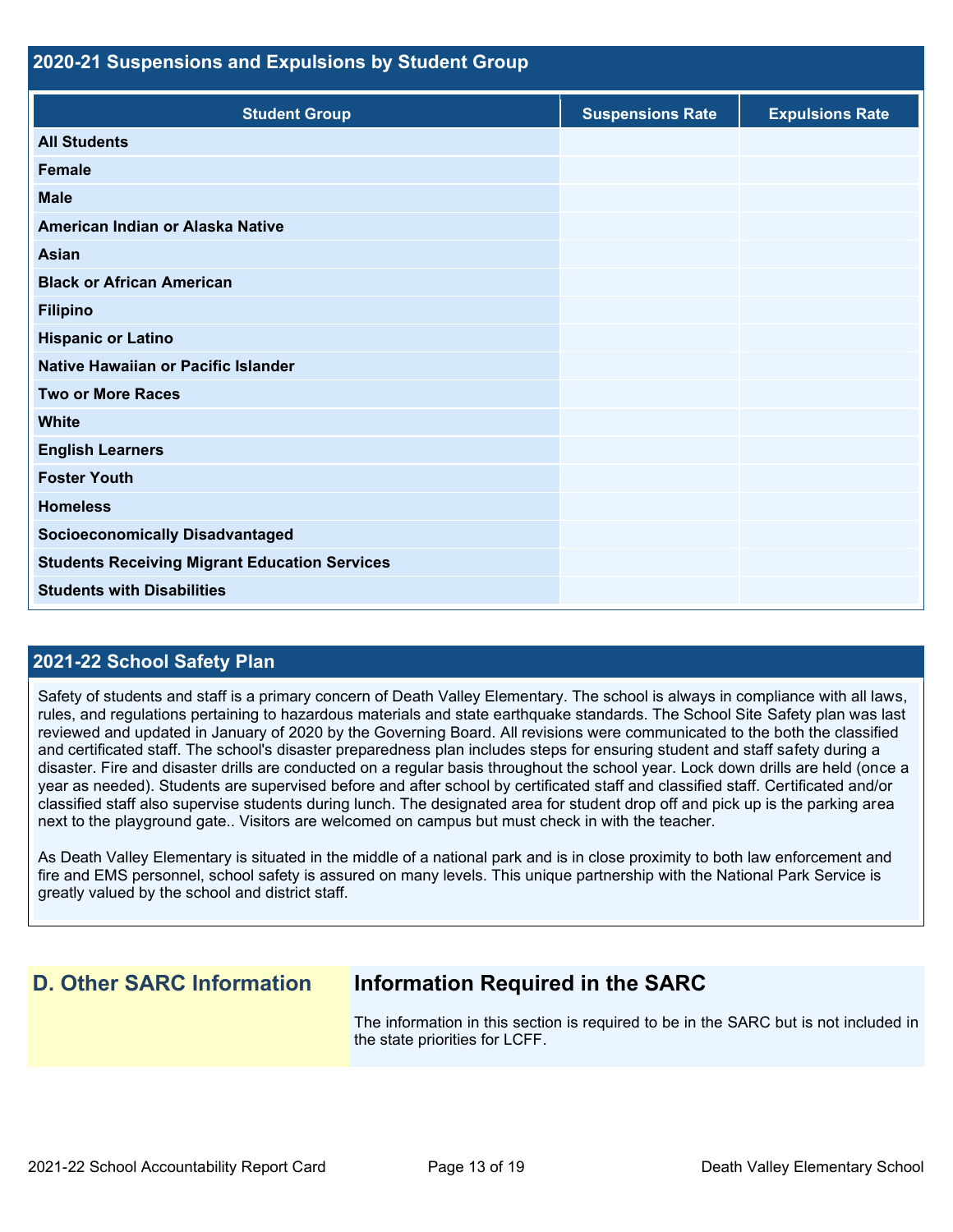### **2018-19 Elementary Average Class Size and Class Size Distribution**

This table displays the 2018-19 average class size and class size distribution. The columns titled "Number of Classes" indicates how many classes fall into each size category (a range of total students per class). The "Other" category is for multigrade level classes.

| <b>Grade Level</b> | <b>Average</b><br><b>Class Size</b> | 1-20 Students | Number of Classes with   Number of Classes with  <br>21-32 Students | <b>Number of Classes with</b><br>33+ Students |
|--------------------|-------------------------------------|---------------|---------------------------------------------------------------------|-----------------------------------------------|
| K                  |                                     |               |                                                                     |                                               |
|                    |                                     |               |                                                                     |                                               |
| 2                  |                                     |               |                                                                     |                                               |
|                    |                                     |               |                                                                     |                                               |
|                    |                                     |               |                                                                     |                                               |
|                    |                                     |               |                                                                     |                                               |
|                    |                                     |               |                                                                     |                                               |

### **2019-20 Elementary Average Class Size and Class Size Distribution**

This table displays the 2019-20 average class size and class size distribution. The columns titled "Number of Classes" indicates how many classes fall into each size category (a range of total students per class). The "Other" category is for multi-grade level classes.

| <b>Grade Level</b> | Average<br><b>Class Size</b> | Number of Classes with<br>1-20 Students | 21-32 Students | Number of Classes with Number of Classes with<br>33+ Students |
|--------------------|------------------------------|-----------------------------------------|----------------|---------------------------------------------------------------|
| K                  |                              |                                         |                |                                                               |
|                    |                              |                                         |                |                                                               |
|                    |                              |                                         |                |                                                               |
| 3                  |                              |                                         |                |                                                               |
| 4                  |                              |                                         |                |                                                               |
| 5                  |                              |                                         |                |                                                               |
| 6                  |                              |                                         |                |                                                               |

### **2020-21 Elementary Average Class Size and Class Size Distribution**

This table displays the 2020-21 average class size and class size distribution. The columns titled "Number of Classes" indicates how many classes fall into each size category (a range of total students per class). The "Other" category is for multi-grade level classes.

| <b>Grade Level</b> | Average<br><b>Class Size</b> | 1-20 Students | Number of Classes with   Number of Classes with   Number of Classes with<br>21-32 Students | 33+ Students |
|--------------------|------------------------------|---------------|--------------------------------------------------------------------------------------------|--------------|
| <b>N</b>           |                              |               |                                                                                            |              |
|                    |                              |               |                                                                                            |              |
| っ                  |                              |               |                                                                                            |              |
|                    |                              |               |                                                                                            |              |
|                    |                              |               |                                                                                            |              |
| 5                  |                              |               |                                                                                            |              |
| 6                  |                              |               |                                                                                            |              |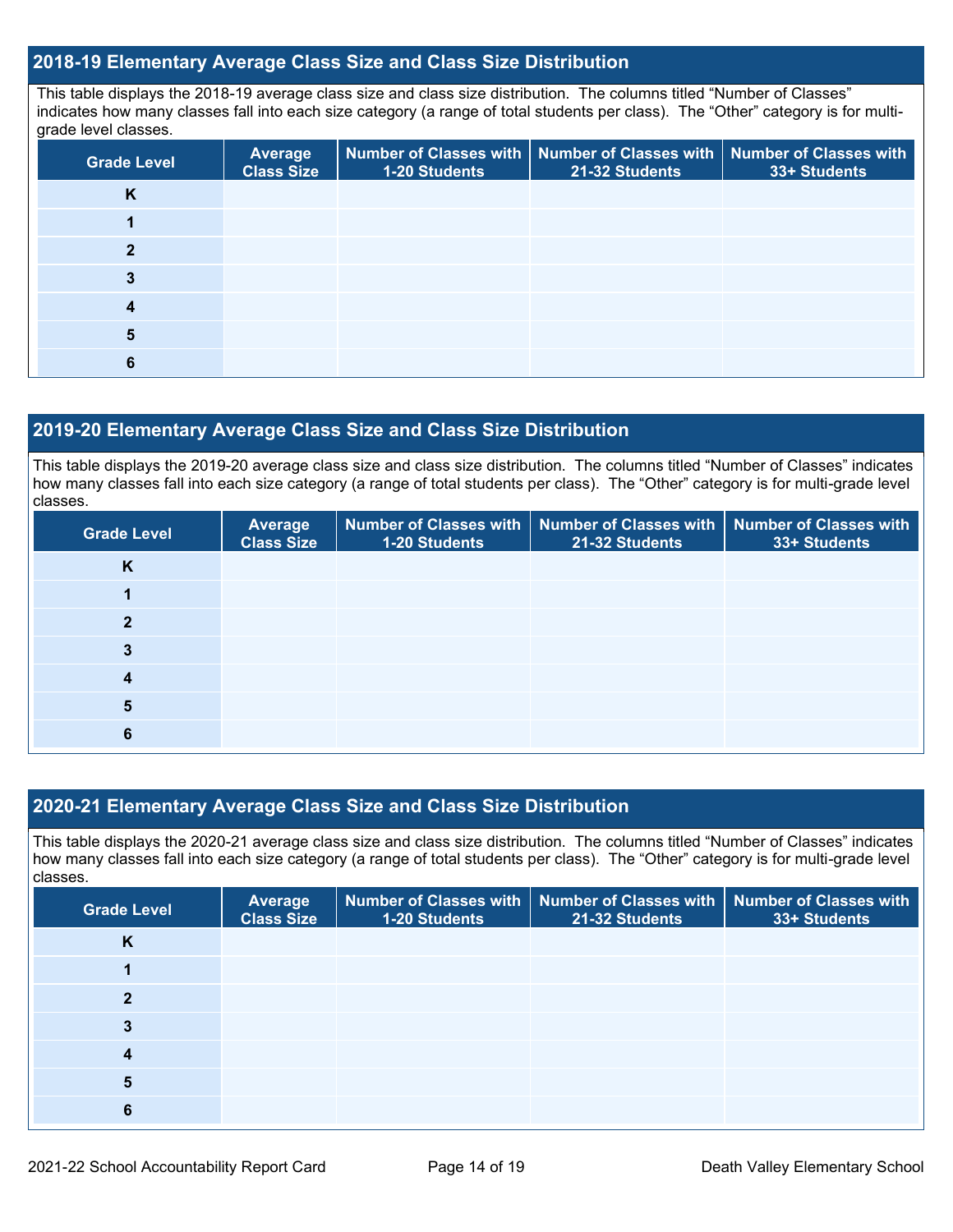### **2020-21 Ratio of Pupils to Academic Counselor**

This table displays the ratio of pupils to Academic Counselor. One full time equivalent (FTE) equals one staff member working full time; one FTE could also represent two staff members who each work 50 percent of full time.

| <b>Title</b>                        | <b>Ratio</b> |
|-------------------------------------|--------------|
| <b>Pupils to Academic Counselor</b> |              |

## **2020-21 Student Support Services Staff**

This table displays the number of FTE support staff assigned to this school. One full time equivalent (FTE) equals one staff member working full time; one FTE could also represent two staff members who each work 50 percent of full time.

| <b>Title</b>                                                         | <b>Number of FTE Assigned to School</b> |
|----------------------------------------------------------------------|-----------------------------------------|
| <b>Counselor (Academic, Social/Behavioral or Career Development)</b> |                                         |
| Library Media Teacher (Librarian)                                    |                                         |
| <b>Library Media Services Staff (Paraprofessional)</b>               |                                         |
| <b>Psychologist</b>                                                  |                                         |
| <b>Social Worker</b>                                                 |                                         |
| <b>Speech/Language/Hearing Specialist</b>                            |                                         |
| <b>Resource Specialist (non-teaching)</b>                            |                                         |
|                                                                      |                                         |

### **2019-20 Expenditures Per Pupil and School Site Teacher Salaries**

This table displays the 2019-20 expenditures per pupil and average teach salary for this school. Cells with N/A values do not require data.

| <b>Level</b>                                         | <b>Total</b><br><b>Expenditures</b><br><b>Per Pupil</b> | <b>Expenditures</b><br><b>Per Pupil</b><br>(Restricted) | <b>Expenditures</b><br><b>Per Pupil</b><br>(Unrestricted) | <b>Average</b><br><b>Teacher</b><br><b>Salary</b> |
|------------------------------------------------------|---------------------------------------------------------|---------------------------------------------------------|-----------------------------------------------------------|---------------------------------------------------|
| <b>School Site</b>                                   | 0                                                       | 0                                                       | 0                                                         | 0                                                 |
| <b>District</b>                                      | N/A                                                     | N/A                                                     | 0                                                         |                                                   |
| <b>Percent Difference - School Site and District</b> | N/A                                                     | N/A                                                     |                                                           |                                                   |
| <b>Percent Difference - School Site and State</b>    | N/A                                                     | N/A                                                     |                                                           |                                                   |

### **2020-21 Types of Services Funded**

Psychological and speech services are contracted for through private contractors and/or the Inyo County Superintendent of Schools.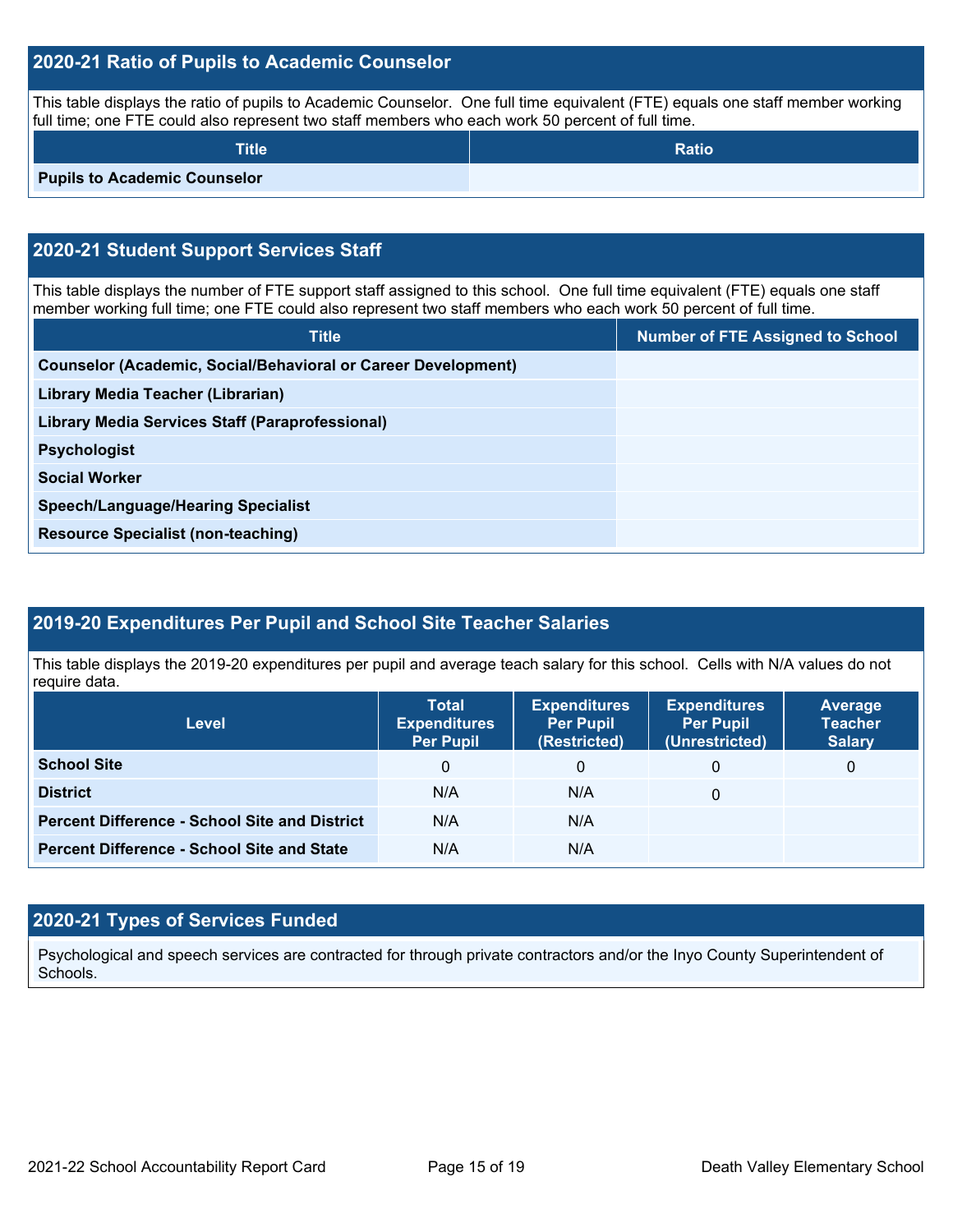### **2019-20 Teacher and Administrative Salaries**

This table displays the 2019-20 Teacher and Administrative salaries. For detailed information on salaries, see the CDE Certification Salaries & Benefits web page at [http://www.cde.ca.gov/ds/fd/cs/.](http://www.cde.ca.gov/ds/fd/cs/)

| Category                                             | <b>District</b><br><b>Amount</b> | <b>State Average</b><br>for Districts<br>in Same Category |
|------------------------------------------------------|----------------------------------|-----------------------------------------------------------|
| <b>Beginning Teacher Salary</b>                      |                                  |                                                           |
| <b>Mid-Range Teacher Salary</b>                      |                                  |                                                           |
| <b>Highest Teacher Salary</b>                        |                                  |                                                           |
| <b>Average Principal Salary (Elementary)</b>         |                                  |                                                           |
| <b>Average Principal Salary (Middle)</b>             |                                  |                                                           |
| <b>Average Principal Salary (High)</b>               |                                  |                                                           |
| <b>Superintendent Salary</b>                         |                                  |                                                           |
| <b>Percent of Budget for Teacher Salaries</b>        |                                  |                                                           |
| <b>Percent of Budget for Administrative Salaries</b> |                                  |                                                           |

### **Professional Development**

Death Valley Unified offers programs to assist teachers, such as Beginning Teacher Support and Training (BTSA) and Peer Assistance and Review (PAR).

Three inservice days are scheduled per school year, two in August and one at the end of school in June. These inservice days provide updates in regards to new laws, special education service delivery, curriculum development as well as district wide planning.

Professional development requires participation in conferences and workshops. Substitute teachers are not available in Death Valley. Every effort is made to keep Death Valley's teacher in the loop regarding Common Core and other new developments in education. When Death Valley Elementary reopens the teacher will be encouraged and supported when out of area workshops meet the teacher's needs.

This table displays the number of school days dedicated to staff development and continuous improvement.

| <b>Subiect</b>                                                                  |  |  |
|---------------------------------------------------------------------------------|--|--|
| Number of school days dedicated to Staff Development and Continuous Improvement |  |  |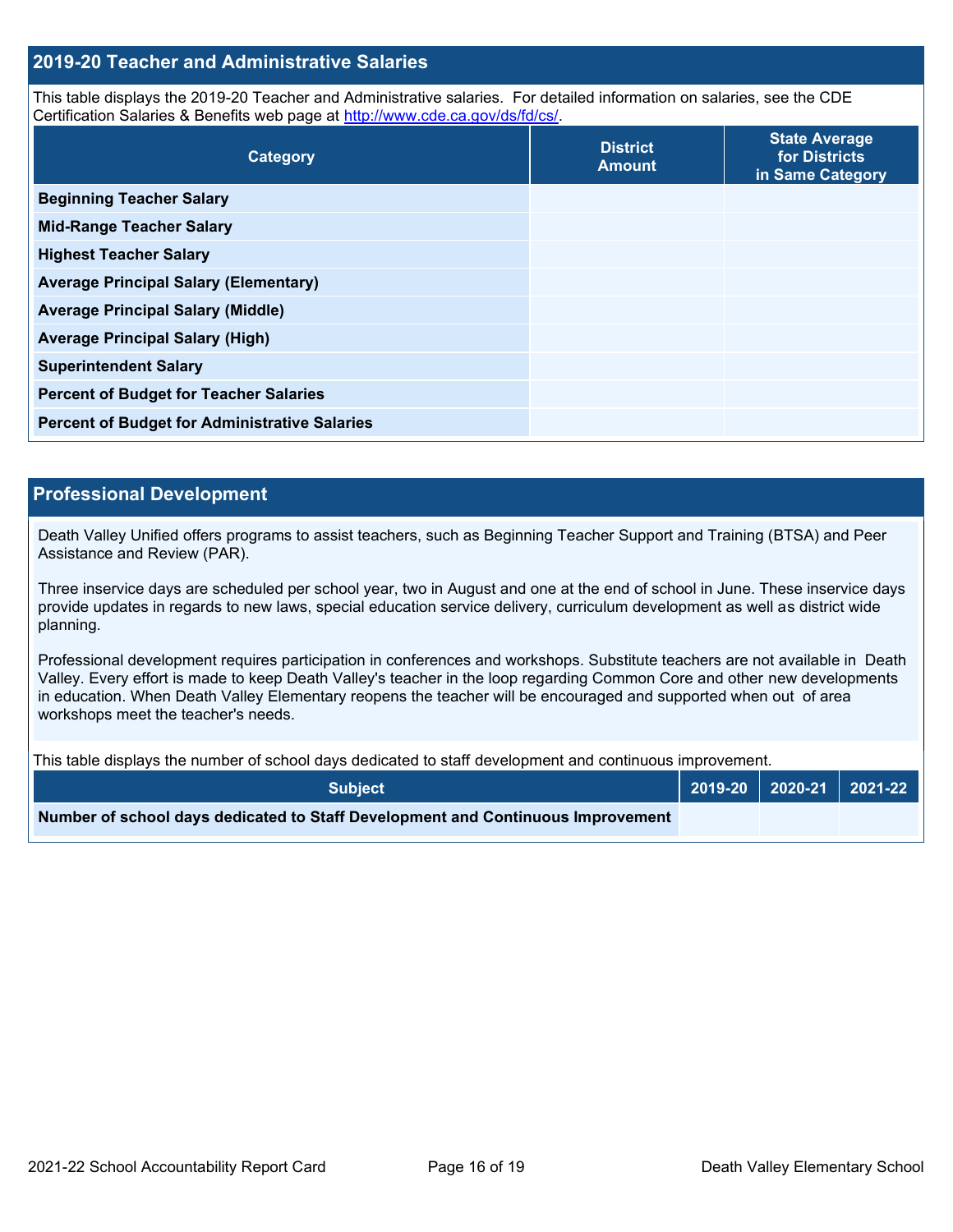# **Death Valley Unified School District 2020-21 Local Accountability Report Card (LARC) Addendum**

## **Local Accountability Report Card (LARC) Addendum**

**2020-21 Local Accountability Report Card (LARC) Addendum Overview**



On July 14, 2021, the California State Board of Education (SBE) determined that the California Department of Education (CDE) will use the SARC as the mechanism to conduct a one-time data collection of the LEA-level aggregate test results of all school's local assessments administered during the 2020–2021 school year in order to meet the federal Every Students Succeeds Act (ESSA) reporting requirement for the Local Educational Agency Accountability Report Cards (LARCs).

Each local educational agency (LEA) is responsible for preparing and posting their annual LARC in accordance with the federal ESSA. As a courtesy, the CDE prepares and posts the LARCs on behalf of all LEAs.

Only for the 2020–2021 school year and the 2020–2021 LARCs, LEAs are required to report their aggregate local assessments test results at the LEA-level to the CDE by populating the tables below via the SARC. These data will be used to meet the LEAs' federal requirement for their LARCs. Note that it is the responsibility of the school and LEA to ensure that all student privacy and suppression rules are in place when reporting data in Tables 3 and 4 in the Addendum, as applicable.

The tables below are not part of the SBE approved 2020–2021 SARC template but rather are the mechanism by which these required data will be collected from LEAs.

For purposes of the LARC and the following tables, an LEA is defined as a school district, a county office of education, or a direct funded charter school.

| <b>2021-22 District Contact Information</b> |                                      |  |  |  |
|---------------------------------------------|--------------------------------------|--|--|--|
| <b>District Name</b>                        | Death Valley Unified School District |  |  |  |
| <b>Phone Number</b>                         | (760) 852-4303                       |  |  |  |
| Superintendent                              | Mr. Jim Copeland                     |  |  |  |
| <b>Email Address</b>                        | jcopeland@deathvalleyschools.org     |  |  |  |
| <b>District Website Address</b>             | deathvalleyschools.org               |  |  |  |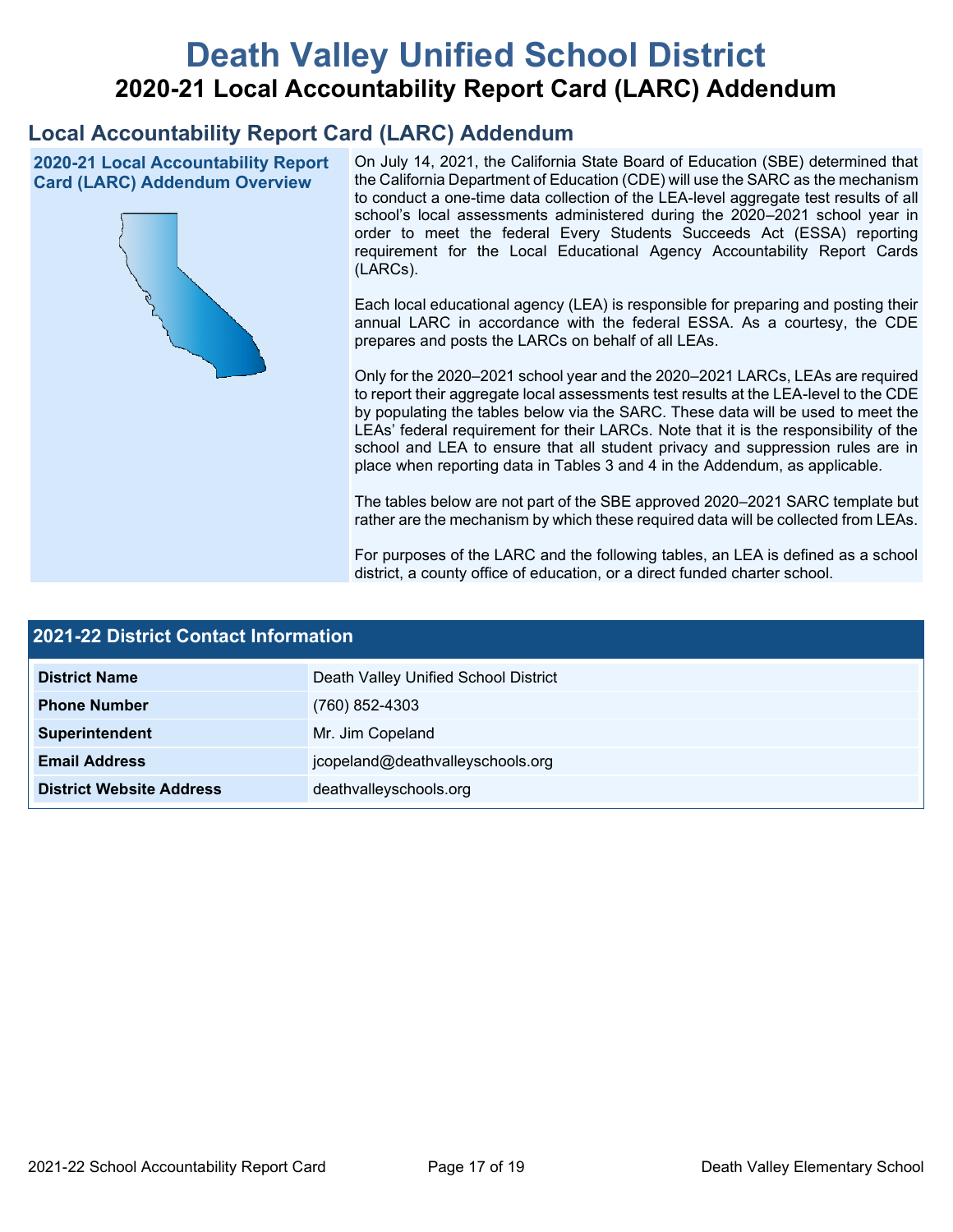### **2020-21 CAASPP Test Results in ELA by Student Group**

This table displays CAASPP test results in ELA by student group for students grades three through eight and grade eleven taking and completing a state-administered assessment. The CDE will populate this table for schools in cases where the school administered the CAASPP assessment. In cases where the school administered a local assessment instead of CAASPP, the CDE will populate this table with "NT" values, meaning this school did not test students using the CAASPP. See the local assessment(s) table for more information.

| <b>CAASPP</b><br><b>Student Groups</b>               | <b>CAASPP</b><br><b>Total</b><br><b>Enrollment</b> | <b>CAASPP</b><br><b>Number</b><br><b>Tested</b> | <b>CAASPP</b><br><b>Percent</b><br><b>Tested</b> | <b>CAASPP</b><br><b>Percent</b><br><b>Not Tested</b> | <b>CAASPP</b><br><b>Percent</b><br><b>Met or</b><br><b>Exceeded</b> |
|------------------------------------------------------|----------------------------------------------------|-------------------------------------------------|--------------------------------------------------|------------------------------------------------------|---------------------------------------------------------------------|
| <b>All Students</b>                                  |                                                    |                                                 |                                                  |                                                      |                                                                     |
| <b>Female</b>                                        |                                                    |                                                 |                                                  |                                                      |                                                                     |
| <b>Male</b>                                          |                                                    |                                                 |                                                  |                                                      |                                                                     |
| American Indian or Alaska Native                     |                                                    |                                                 |                                                  |                                                      |                                                                     |
| <b>Asian</b>                                         |                                                    |                                                 |                                                  |                                                      |                                                                     |
| <b>Black or African American</b>                     |                                                    |                                                 |                                                  |                                                      |                                                                     |
| <b>Filipino</b>                                      |                                                    |                                                 |                                                  |                                                      |                                                                     |
| <b>Hispanic or Latino</b>                            |                                                    |                                                 |                                                  |                                                      |                                                                     |
| Native Hawaiian or Pacific Islander                  |                                                    |                                                 |                                                  |                                                      |                                                                     |
| <b>Two or More Races</b>                             |                                                    |                                                 |                                                  |                                                      |                                                                     |
| <b>White</b>                                         |                                                    |                                                 |                                                  |                                                      |                                                                     |
| <b>English Learners</b>                              |                                                    |                                                 |                                                  |                                                      |                                                                     |
| <b>Foster Youth</b>                                  |                                                    |                                                 |                                                  |                                                      |                                                                     |
| <b>Homeless</b>                                      |                                                    |                                                 |                                                  |                                                      |                                                                     |
| <b>Military</b>                                      |                                                    |                                                 |                                                  |                                                      |                                                                     |
| <b>Socioeconomically Disadvantaged</b>               |                                                    |                                                 |                                                  |                                                      |                                                                     |
| <b>Students Receiving Migrant Education Services</b> |                                                    |                                                 |                                                  |                                                      |                                                                     |
| <b>Students with Disabilities</b>                    |                                                    |                                                 |                                                  |                                                      |                                                                     |